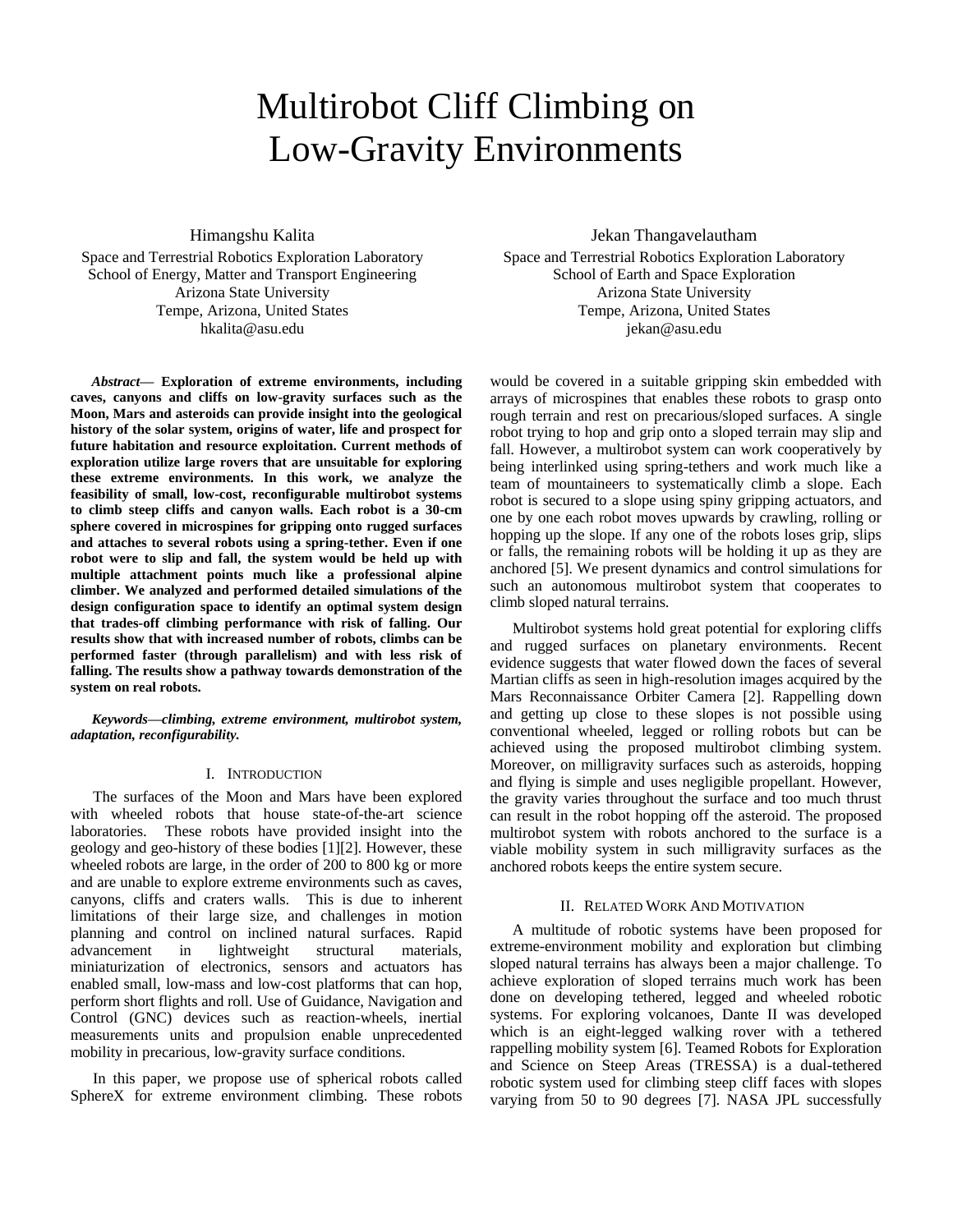demonstrated accessing 90 degree vertical cliffs and collecting samples using the Axel platform which is a two-wheeled rover tethered to its host platform [8]. Another example is the All-Terrain Hex-Limbed Extra-Terrestrial Explorer (ATHELETE) rover developed by NASA JPL which has 6-DOF limbs, each attached with a 1-DOF wheel [9].

Several other robotic systems have been developed that uses friction, suction cups, magnets and sticky adhesives to climb sloped terrains. The Legged Excursion Mechanical Utility Rover (LEMUR IIb) developed by NASA JPL and Stanford is a four-limbed robot capable of free-climbing vertical rocky surfaces, urban rubble piles, sandy terrains and roads using only friction at contact points [10]. Stickybot developed at Stanford employs several design principles adapted from the gecko lizard like hierarchial compliance, directional adhesion and force control to climb smooth surfaces at very low speeds [11]. Spinybot II can climb a wide variety of hard, outdoor surfaces including concrete, stucco, brick and sandstone by employing arrays of microspines that catch on surface irregularities [12]. The Robots in Scansorial Environments (RiSE) is a new class of vertical climbing robots that can climb a variety of human-made and natural surfaces employing a combination of biologically inspired attachments, dynamic adhesion and microspines [13]. NASA JPL has also developed an anchoring foot mechanism for sampling on the surface of near Earth asteroids using microspines that can withstand forces greater than 100 N on natural rock and has proposed to use it on the Asteroid Retrieval Mission (ARM) [14]. The examples described are all single robots. Control of multiple robots have posed challenges, however our previous work utilizing artificial neural networks show the potential benefits to multirobot cooperation in solving difficult tasks [22],[23],[24].

For the proposed multirobot system, the motivation is taken from proven methods used by alpinists to climb mountains. These mountaineers use ice axes and crampons to grip on the surface and climb steep mountain slopes as shown in Fig. 1. The use of legs and hands provide four contact points to the sloped surface. The systematic climbing approach is redundant in nature as even when each attempt to grip onto a higher location fails, the climber is still secure with his feet and one hand gripping tightly onto the slope. Inspired by mountaineers, our proposed approach is a systems solution to address the challenge of off-world climbing. The system utilizes multiple SphereX robots that are interlinked with spring-tether. Each robot is equipped with an array of microspines to grip on the rough surface.



Fig. 1: Mountain climbers use multiple contact points to climb and stay anchored to a slope.

## III. SYSTEM DESIGN

For climbing inclined natural slopes, the multirobot system should have multiple contact points, subsystem redundancy and have a well-balanced mass. The fundamental issues involved in developing such a system includes hardware design, gripping, sensing, planning and control [15].

# *A. Hardware Design*

The multirobot system is designed to move in vertical/inclined natural slopes. The system consists of four identical spherical robots interlinked together with spring tethers in an "X" configuration. Each robot has a mass of 3 kg and diameter 0.3 m. Fig. 2 shows the internal and external views of each SphereX robot. The lower half of the sphere contains the power and propulsion system, with storage tanks for fuel and oxidizer connected to the main thruster. It also contains a 3-axis reaction wheel system for maintaining roll, pitch and yaw angles and angular velocities along x, y, and z axis. The propulsion unit provides thrust along the +z axis and the reaction wheel system controls the attitude and angular velocity of the robot that enables it to perform ballistic hop. Next is the Lithium Thionyl Chloride batteries with specific energy of 500 Wh/kg arranged in a circle. An alternative to batteries are PEM fuel cells. PEM fuel cells are especially compelling as techniques have been developed to achieve high specific energy using solid-state fuel storage systems that promise 2,000 Wh/kg [16][17][18]. However, PEM fuel cells require development for a field system in contrast to lithium thionyl chloride that has already been demonstrated on Mars.



Fig. 2: Internal and External view of the SphereX Robot

For sensing, planning and control, a pair of stereo cameras and a laser range finder is mounted to each robot and they roll on a turret. This enables the robot to take panoramic pictures and scan the environment without having to move using the propulsion system. Above the turret are two computer boards, IMU and IO-expansion boards, in addition to a power board. The volume above the electronics is reserved for climbing mechanism and payload of up to 1 kg [3].

Apart from the proposed propulsion subsystem, all the other hardware components can be readily assembled using Commercial off-the-shelf (COTS) components. The proposed propulsion system uses RP-1 as the fuel and  $H_2O_2$  as the oxidizer. Table I shows the mass budget for a single robot.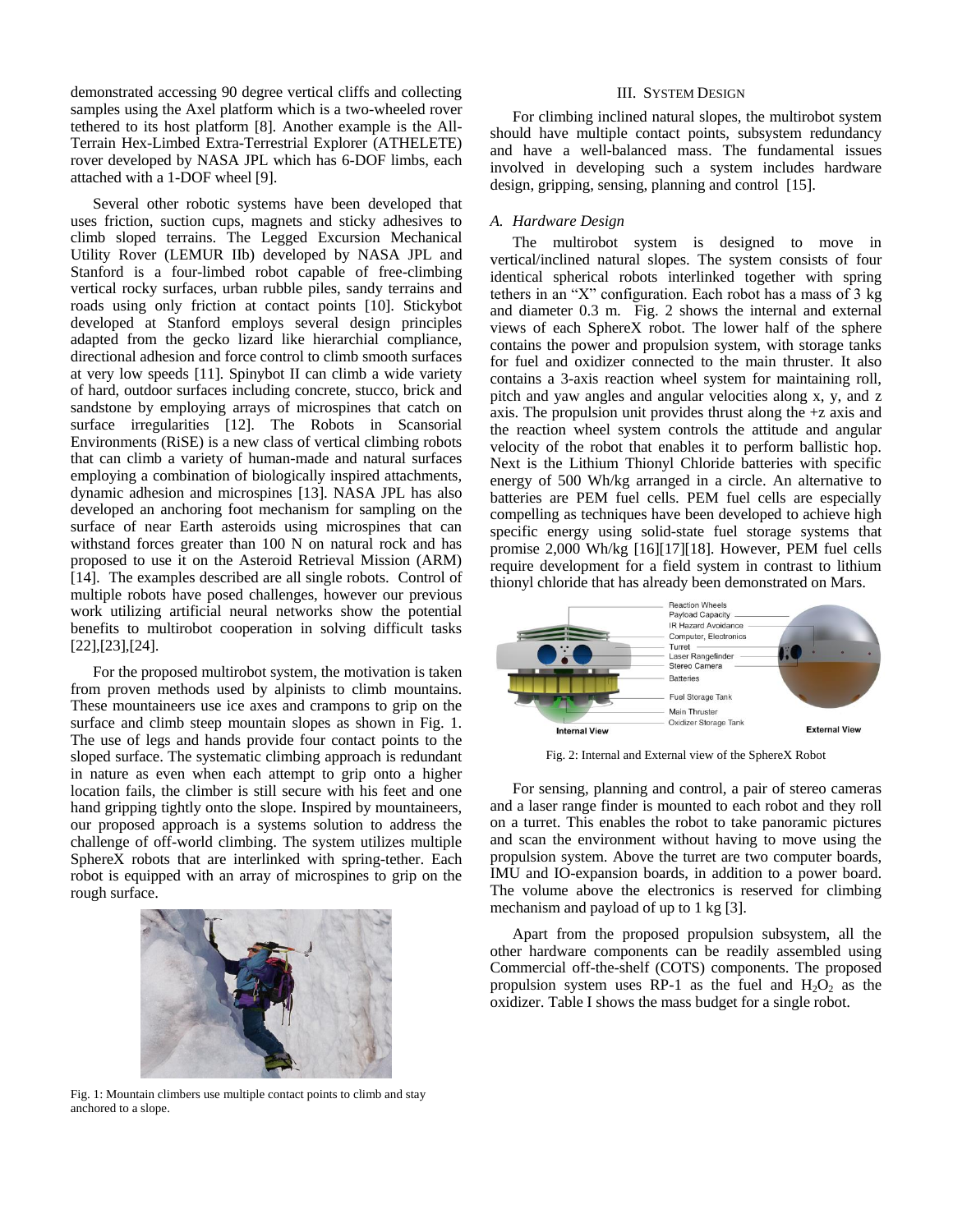TABLE I. SPHEREX ROBOT MASS BUDGET

| <b>Subsytem</b>                  | Mass (kg) |
|----------------------------------|-----------|
| Computer, Comms, Electronics     | 0.2       |
| Power                            | 0.3       |
| Stereo Camera, Laser Rangefinder | 0.3       |
| Propulsion                       | 1         |
| <b>ADCS</b>                      | 0.4       |
| Climbing Payload                 | 0.8       |
| Total                            | 3         |

# *B. Control of Each Robot*

System mobility is achieved by enabling each robot to perform ballistic hops. The sequence at which each robot performs ballistic hops will be covered in the planning section. This section descibes the controls approach to perform ballistic hopping for each individual robot using the propulsion unit and the 3-axis reaction wheel system [4].

The forces acting on each robot during ballistic hop are the thrust generated by the propulsion unit along  $+z$  axis with gravity pointing along the  $-z$  axis. The 3-axis reaction wheel system applies torque about the three principle axes to change its euler angles and angular velocities according to a PD control law as shown in (1).

$$
\tau_{rw} = -K_p(e_{des} \cdot e_{act}) \cdot K_d(\omega_{des} \cdot \omega_{act}) \tag{1}
$$

where  $K_p$  and  $K_d$  are the proportional and derivative controller gains, *edes* and *eact* are the desired and actual Euler angles, *des* and  $\omega_{act}$  are the desired and actual angular velocity of the spherical robot respectively. For ballistic hops on a horizontal surface, a proportional control command with  $K_d$  equal to zero enables the robot to maintain constant Euler angle. Fig. 3 (top) shows the ballistic hopping capability of the spherical robot on a horizontal plane on Mars with acceleration due to gravity of  $3.71 \text{ m/s}^2$ .

However, for the robot to climb a vertical surface, a derivative control command with a desired angular velocity is used. Fig. 3(bottom) shows the ballistic hopping capability of the spherical robot on a vertical plane on Mars. The robot can climb a vertical distance of 1.27 m in 1.5 seconds while expending 5 grams of fuel and oxidizer. Fig. 4 shows the vertical distance that the robot is capable of climbing on the surfaces of Phobos, Ceres, Moon and Mars using 5 grams of fuel and oxidizer.

#### *C. Gripping Mechanism*

The performance of the multirobot system depends on the efficiency at which it can climb without slipping which in turn is highly dependent on its ability to grasp on a steeped natural surface. The gripping mechanism for each robot consists of an array of microspines embedded on a skin that wraps around its external surface.



Fig. 3: Trajectory of Spherical robot performing a rocket-propelled ballistic hop on Horizontal surface (Top) and Vertical surface (Bottom).



Figure 4: Vertical distance travelled in a single hop on Phobos, Ceres, Moon and Mars.

For the robot to grasp onto a wide variety of surfaces, the microspine array consists of a combination of microspines with a wide range of tip radius spread uniformly across the skin. Each microspine toe consists of a steel hook embedded in front of a rigid frame with elastic flexures acting as a suspension system as shown in Fig. 5 [14]. For a spine of tip radius  $r_s$ , it will engage to asperities of average radius  $r_a$  such that  $r_a \ge r_s$ . The elastic flexures act as a suspension system and allow each hook to move relative to its neighbors. So, when an array of microspines are dragged along a rough surface, each toe is stretched and dragged to find a suitable asperity to grasp and share the overall load uniformly.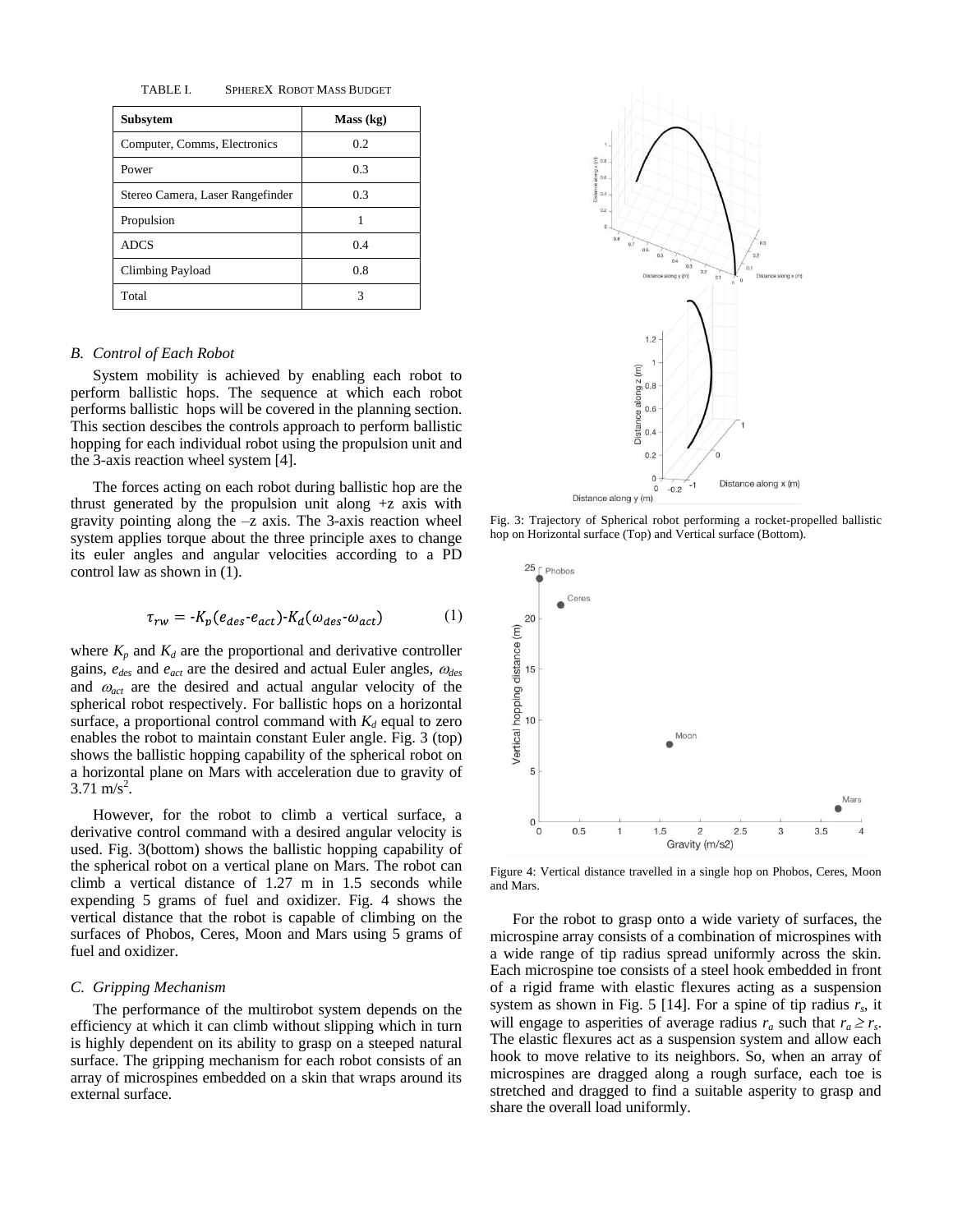Engagement of the spine to asperities depend on the angle  $\theta$ of the normal vector to the traced surface and is possible only if it is larger than some critical angle  $\theta_{min}$  shown in Fig. 6. The angle  $\theta_{min}$  depends on the angle at which the spines are loaded  $\theta_{load}$ , and coefficient of friction  $\mu$ , between the steel hook and the rocky surface as shown in (2). Hence, smaller spines with smaller tip radius  $r<sub>s</sub>$  are more effective at engaging to asperities on smooth surfaces. The maximum load that a spine can sustain is a function of the tensile stress of the hook and square of the radius of curvature of the spine tip and asperity as shown in (3) and (4) [12].

$$
\theta_{min} = \theta_{load} + \cot^1 \mu \tag{2}
$$

$$
f_{max} = \left[ \left( \pi \sigma_{max} / (1 - 2\mu) \right)^3 (1/2E^2) \right] R^2 \tag{3}
$$

$$
\frac{1}{R} = \frac{1}{r_s} + \frac{1}{r_a} \frac{1}{R} = \frac{1}{r_s} + \frac{1}{r_a}
$$
(4)



Fig. 5: Microspine toe securely gripping and hanging from a rocky surface [14].

Thus, as we decrease the tip radius of the hook, it can engage to smoother asperities but the load carrying capacity decreases. Hence, the design of the microspine skin has to be such that it can carry the load of the multirobot system and can engage onto a wide variety of rough surfaces. Each of the microspine toe consists an embedded elastic flexure mechanism that enables it to stretch parallel to the vertical surface under a load. Moreover each spine can stretch and drag relative to its neighbors to find a suitable asperity to grip. If a toe catches an asperity, neighboring toes will continue to slide down as the caught toe stretches and grip on a suitable asperity.



Fig. 6: Spine/surface interaction model [12].

#### *D. Sensing*

For effective control and grasping, each robot must be capable of sensing its (inertial) angular orientation and angular velocity. Each robot employs an onboard inertial measurement unit (IMU) which consists of a 3-axis accelerometer and a gyroscope which are used to measure its orientation and angular velocities. Tactile sensors are employed to measure the

contact forces and the onboard vision system with stereo cameras and laser range finders are used to measure the relative distance of each robot from a contact surface.

Aditionally for planning, each robot must be able to locate obstacles that are not feasible to climb. In addition, the robots need to find the best possible path and locate new griping points and possibly generate a description of their properties. The onboard stereo cameras and laser range finders are also used to locate obstacles and new gripping positions. Images are taken of the surroundings by the pinhole lens model and every point in a 3D space denoted by *M* is transformed into a pixel *m*. The relationship between 3D point *M* and its projected 2D point *m* is shown in  $(5)$  [19]

$$
sm' = A[RT]M'
$$
 (5)

where *s* is a scaling factor, *R* is a  $3\times3$  rotation matrix, *T* is a 3×1 translation vector and *A* is a 3×3 matrix that describe the internal characteristics of the camera. By identifying and measuring nearest features points on an obstacle, we can calculate the obstacle-to-robot distance. Taking a panoramic view of the surroundings and locating the position of each obstacle and possible gripping points, each robot calculates its trajectory to determine where to hop next.

## IV. DYNAMIC SIMULATIONS AND EXECUTION

Climbing vertical or sloped surfaces in natural terrains such as cliffs is a challenging task as each climb is different. Climbing a vertical slope using a single robot is a risky task as it may slip and fall. However, a multirobot system can work cooperatively by being interlinked using spring tethers working like a team of mountaineers to systematically climb a slope. For a multirobot system, the planning problem consists of generating trajectories for each robot and moving the whole system up a vertical slope while maintaining equilibrium.

Our nominal system comprises of 4 robots interlinked together using 4 spring tethers in an "X" configuration as shown in Fig. 7. The connections between each robot and tether are made with ball and socket joints. The spring tether introduces three translational degrees of freedom in the system which allows each robot to translate with respect to the others. The ball-socket joint introduces three rotational degrees of freedom in the robot-tether and tether-tether connection, which allows each robot to hop with respect to others [5].



Fig. 7: Cliff climbing multirobot system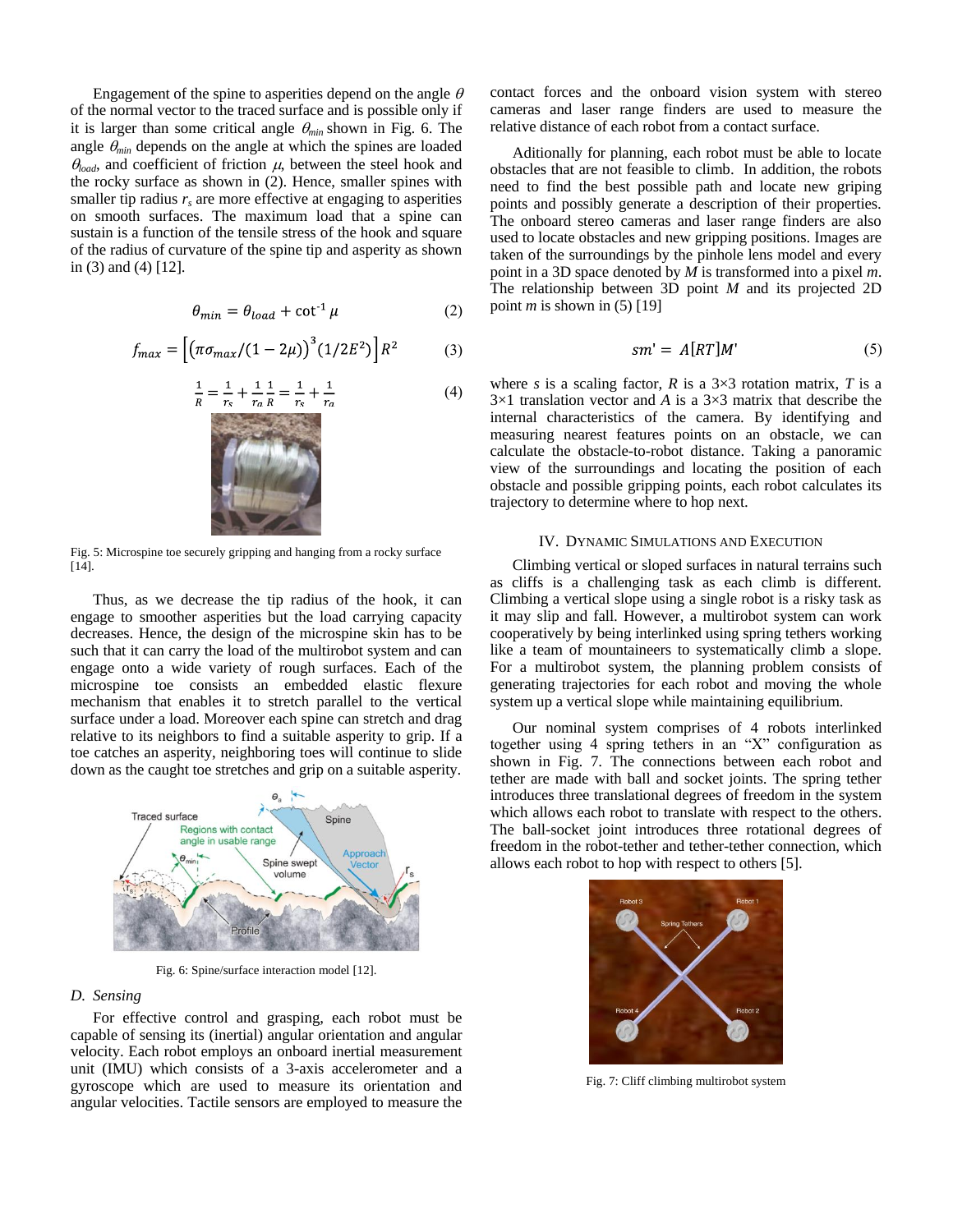The terrain is modeled as a vertical rough surface using a form of a multivariate Weierstrass-Mandelbrot (W-M) function developed by Ausloos and Berman [20][21] as shown in (6) and (7).

$$
z(x,y) = C \sum_{m=1}^{M} \sum_{n=0}^{n_{max}} \gamma^{(Ds-3)n} \left\{ \cos \phi_{m,n} - \cos \left[ \frac{2\pi \gamma^n (x^2 + y^2)^{0.5}}{L} \cos \left( \tan^{-1} \left( \frac{y}{x} \right) - \frac{\pi m}{x} \right) + \phi_{m,n} \right] \right\}
$$
(6)

$$
C = L \left(\frac{c}{L}\right)^{Ds-2} \left(\frac{\ln \gamma}{M}\right)^{0.5} \tag{7}
$$

Fig. 8 shows a section of the vertical terrain in  $\mu$ m scale. With the vertical surface defined, microspines of varying tip radius are uniformly distributed across the surface area of each robot. Each spine has a shaft diameter of  $200-300$   $\mu$ m and a tip radius of 12-25  $\mu$ m. The spines are loaded at angles  $3.5^{\circ} < \theta_{load}$  $< 8<sup>0</sup>$  degrees from the vertical surface. The coefficient of friction between stainless steel spine tips and rock varies from 0.15 to 0.25. Hence, the value of  $\theta_{min}$  varies from 86.5<sup>0</sup> to 81<sup>0</sup> for an average  $\theta_{load}$  of 5<sup>0</sup>. The approach angle  $\theta_a$  is varied from  $45^{\circ}$  to  $65^{\circ}$  for the simulation. The maximum load that each spine can sustain per asperity is 1-2 N based on the radius of the tip and average radius of the asperities [12]. Considering 1.5 N as the average load each spine/asperity contact is capable of sustaining, the total gripping force is calculated for *N* number of contact points as shown in (8).



Fig. 8: Terrain of the vertical wall in  $\mu$ m scale

The forces acting on each robot while in contact with the vertical surface are the gripping contact force  $F_c$ , gravity  $F_g$ and spring force  $F_s$ . The equilibrium condition for each robot is shown in (9). A robot looses surface contact and falls if the forces due to gravity  $F_g$  and spring  $F_g$  exceeds the contact force *Fc* .

$$
F_c(\text{max}) = 1.5N\tag{8}
$$

$$
F_c + F_g + F_s = 0 \tag{9}
$$

Fig. 9 shows a Matlab 3D VRML dynamics simulation of a team of 4 robots climbing a vertical terrain. In Fig. 9(a) all robots are gripping onto the surface. Robot 1 disengages its grip and hops a distance *d* forward and then grips again on the new location. When robot 1 hops, the other 3 robots are still engaged to the surface, hence if robot 1 fails to grip, slips or falls, the other 3 robots will be holding it up as they are anchored. Robot 1 continues to hop until it is able to grip onto the surface at a distance *d* from its initial position. Similarly, Fig. 9(c)-9(e) shows robot 2,3 and 4 hopping and gripping on the surface until each robot engages into a new location. Fig. 9(e) shows the final configuration of the system after it climbed a distance *d* up the slope. Fig. 9(f) shows the dynamics of the system when robot 4 hops but fails to grip onto the surface. Robot 4 slips, however, the other 3 robots anchored to the surface holds it up avoiding fall of the whole system.



Fig. 9: Sequence of robot movement to climb a steep slope. Each robot hops up the slope, individually and in sequence and grips to the surface. Robot 4 fails to grip on the surface, however the multirobot system saves it from falling

Fig. 10 shows the change in position of each robot and the instantaneous center of the entire system with time. The initial position for robot 1,2,3 and 4 are (1.5,0,1.5), (1.5,0,0), (0,0,1.5) and (0,0,0) respectively. Each robot hops and grips one at a time resulting in change in position of the instantaneous center.



Fig. 10: Position of each robot during systematic climb.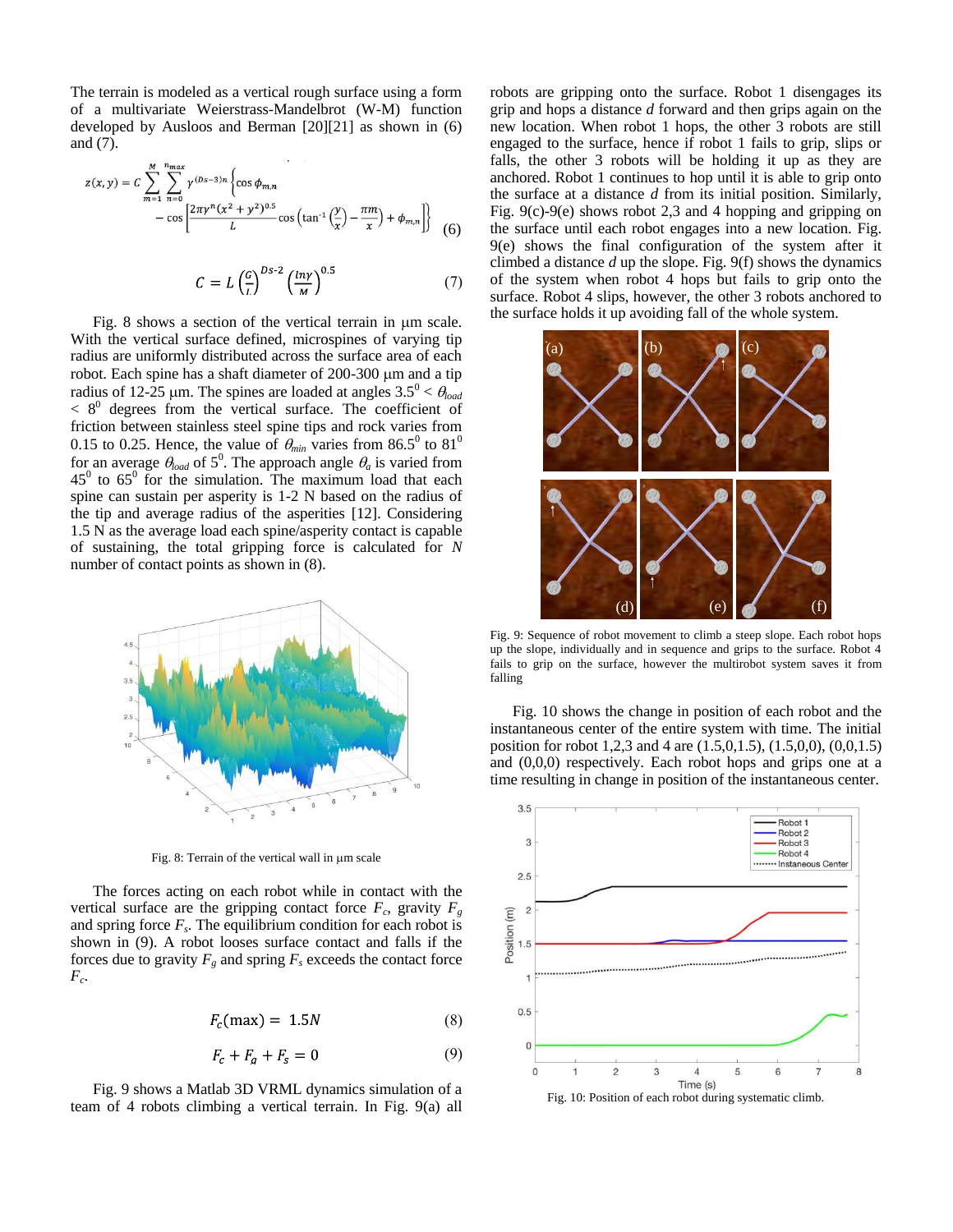Fig. 11 shows the z-coordinate of each robot and the instantaneous center when robot 1 fails to grip after hopping. All the robots successfully grip on the surface after the first hop. Robot 1 fails to grip after its second hop and slips down. The other 3 robots hold it up and allows it to hop again to attain the desired height.



Fig. 11: The z-coordinate of each robot when robot 4 fails to grip and falls.

Further simulations were done for a 2, 3, 4, 5 and 6-robot systems to verify its feasibility. The simulations were performed for different number of spines able to grip per robot. Fig. 12 shows the probability of failure against the number of spines engaged to the surface per robot when one robot fails to grip for a 6, 5, 4, 3 and 2-robot system. Similarly, Fig. 13 shows the probability of failure against the number of spines engaged to the surface per robot (when two robots fail to grip). For each robotic systems, there is a critical number of spines per robot that needs to grip below which the probability of failure is 1 and above which it decreases significantly.



It is clear from the plots that when one robot fails, the minimum number of spines per robot needed to grip is 8 for a 6-robot system and 14 for a 2-robot system. Moreover, when

two robots fails, the minimum number of spines per robot needed to grip increses to 11 for a 6-robot system and 22 for a 3-robot system.



Fig. 13: Probability of failure when two robots fails to grip against number of spines per robot

Further studies were performed to verify the feasibility of the multirobot system with varying number of robots based on the number of robots that hops at once, required number of spines per robot to grip, maximum total distance travelled with 1 kg of propellant per robot, time required to travel the total distance, science data collected and communication links required among the robots. The number of spines per robot required to grip is propotional to the mass of the whole robotic system divided by the product of the minimum number of robots griping to the surface and the maximum load each spine can sustain as shown in (10). The maximun total distance travelled with 1 kg of propellant per robot is shown in (11) and the minimum time required to travel the total distance is shown in (12). The total science data collected is proportional to the area coverage of each robotic system as shown in (13) and the total communication links required for each system is proportional to the combination of the total number of robots as shown in (14). With increasing number of robots in each system, the total distance travelled by each system remains constant, the number of spines required to grip on the surface decreases while time required to climb a desired height, amount of science data generated and required communication links increases.

$$
S \propto \frac{Nmg}{1.5(N-n)}\tag{10}
$$

$$
D \propto \frac{1000d}{5} \tag{11}
$$

$$
T \propto \frac{1000t}{5} \left(ceil \left( \frac{N}{n} \right) \right) \tag{12}
$$

Area Coverage 
$$
\propto N\pi r^2 \cdot M \left(2r^2 \cos^{-1}\left(\frac{D}{2r}\right) - \frac{D}{2}\sqrt{4r^2 \cdot D^2}\right)
$$
 (13)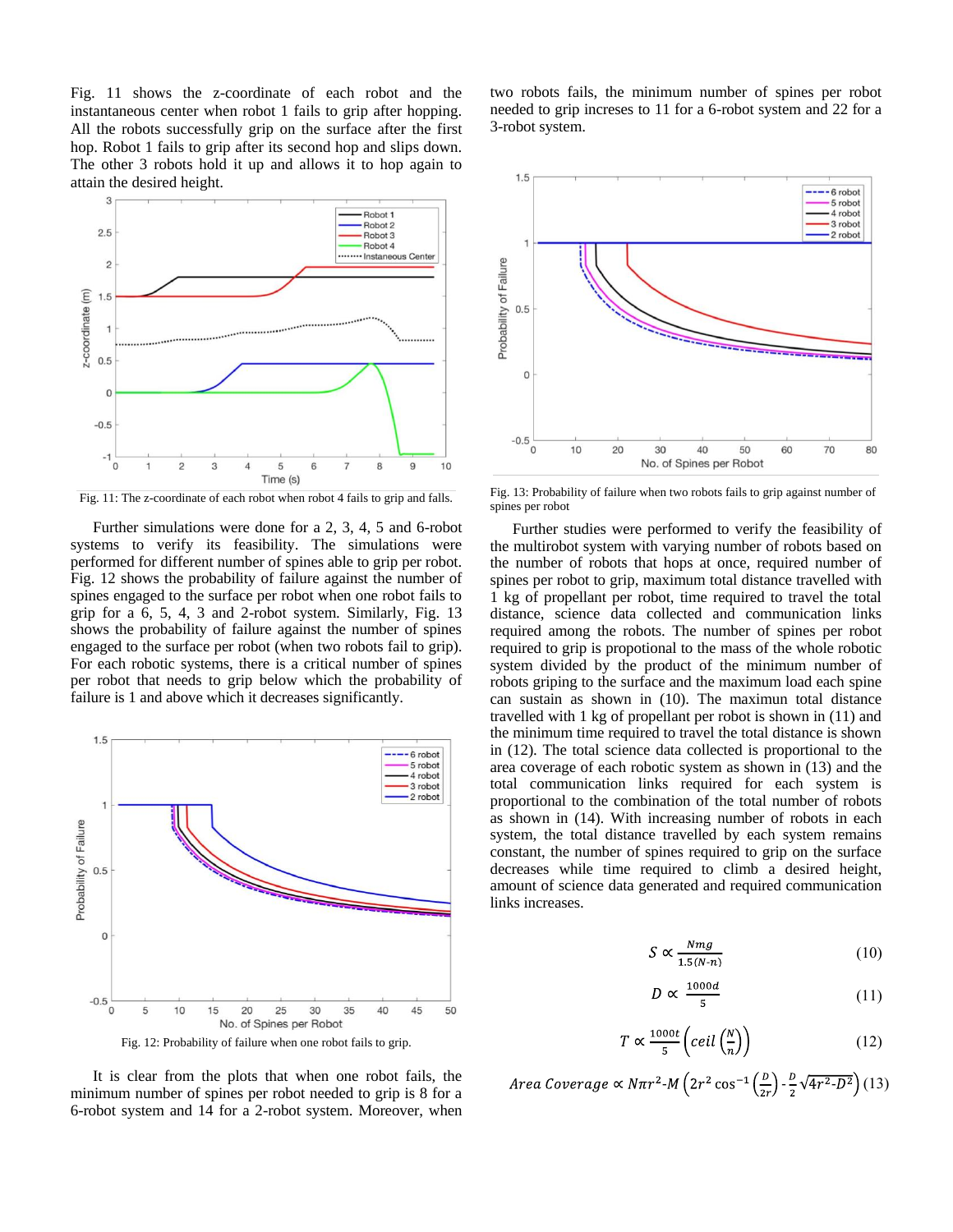$$
Comms Link \propto \frac{N!}{2!(N-2)!}
$$
 (14)

In these conditions, *N* is the total number of robots in each system, *n* is the number of robots that hop at once, *m* is the mass of each robot, *g* is the acceleration due to gravity, *d* is the distance that each robot hops at the expense of 5 grams of propellant, *t* is the time required to hop a distance *d, r* is the radial range of the onboard instrument in each robot, *D* is the minimum seperation between each robot, *M* is the nunber of overlaping regions in each robotic system and  $ceil(X)$  is a function that rounds each element of *X* to the nearest integer greater than or equal to that value. The raw values of each characteristic for each robotic systems are normalized to a range of 0 to 1, where 1 represents the fittest system and 0 represents an unfit system. The normalized fitness values for each characteristic is then multiplied to calculate the overall fitness metric of each robotic system. Fig. 14 shows the fitness metric of the overall system against the total number of robots in each system when one robot hops at a time. It is clear that the 4-robot system has the highest fitness while the 8-robot system has the lowest fitness.



Fig. 14: Fitness of multi-robot system when one robot hops at a time.

Moreover, Fig. 15 shows the fitness values of the overall system versus the total number of robots in each system when two robots hop at a time. It is clear that the 6-robot system has the highest fitness while the 2-robot system has the lowest fitness (in a multirobot context).

### V. DISCUSSION

We propose the SphereX robotic platform for extreme environment exploration. It offers a compelling, practical solution that utilizes Commercial Off-The-Shelf (COTS) technologies to provide access to extreme environments not possible with current planetary rovers. Despite significant research in the field of COTS components, many conventional options are not practical for an off-world environment. Use of a miniature rocket system to propel the SphereX robot is simple, enabling hopping, short-flights and rolling. However, there are developmental challenges in miniaturizing the rocket thrusters.

Multiple SphereX robots are proposed for cooperative cliff climbing, where each robot is interlinked with tethers. In theory, this multirobot system is suitable for exploring cliff faces on Mars, the Moon, surfaces of asteroids and other planetary surfaces. With the propulsion unit, ADCS system and sensors such as IMUs incorporated in the system, each robot can perform ballistic hopping, short-flights and rolling. Moreover, with an array of microspines attached to each robot, the multirobot system can grip to any rough surface and then climb or crawl without the risk of falling from a cliff or flying off an asteroid. Climbing enables persistent access of the sloped surface.



Fig. 15: Fitness of multi-robot system when two robots hop at a time.

We have performed detailed dynamics and control simulations for a 4-robot system. Each robot can hop a distance of 1.27 m in 1.5 seconds using 5 grams of RP1- $H_2O_2$  propellant in Mars. For the 4-robot system, when one robot hops at a time, the system performs four succesive hops to climb a distance of 1.27 m in apprroximately 6 seconds. Hence, with 1 kg of propellant available for each robot, the 4-robot system can climb a maximum distance of 254 m in 1,200 seconds. However, in case of failure of any robot to grip on the surface, the consumption of fuel and the time required to climb a certain height increases and the total distance the system is capable of climbing decreases significantly.

Similar analysis were done for a 2,3,5,6,7 and 8-robot system and the feasibility of each system were verified. As the number of robots increases in the system, the probability of failure for the system decreases as lesser number of spines per robot are required to grip on the surface but the time required to climb a certain height increases. Communication among the robots becomes complex as each robot needs to know the states of every other robot and the number of communication links required increases. However, with more number of robots climbing and reaching the desired science target, more science